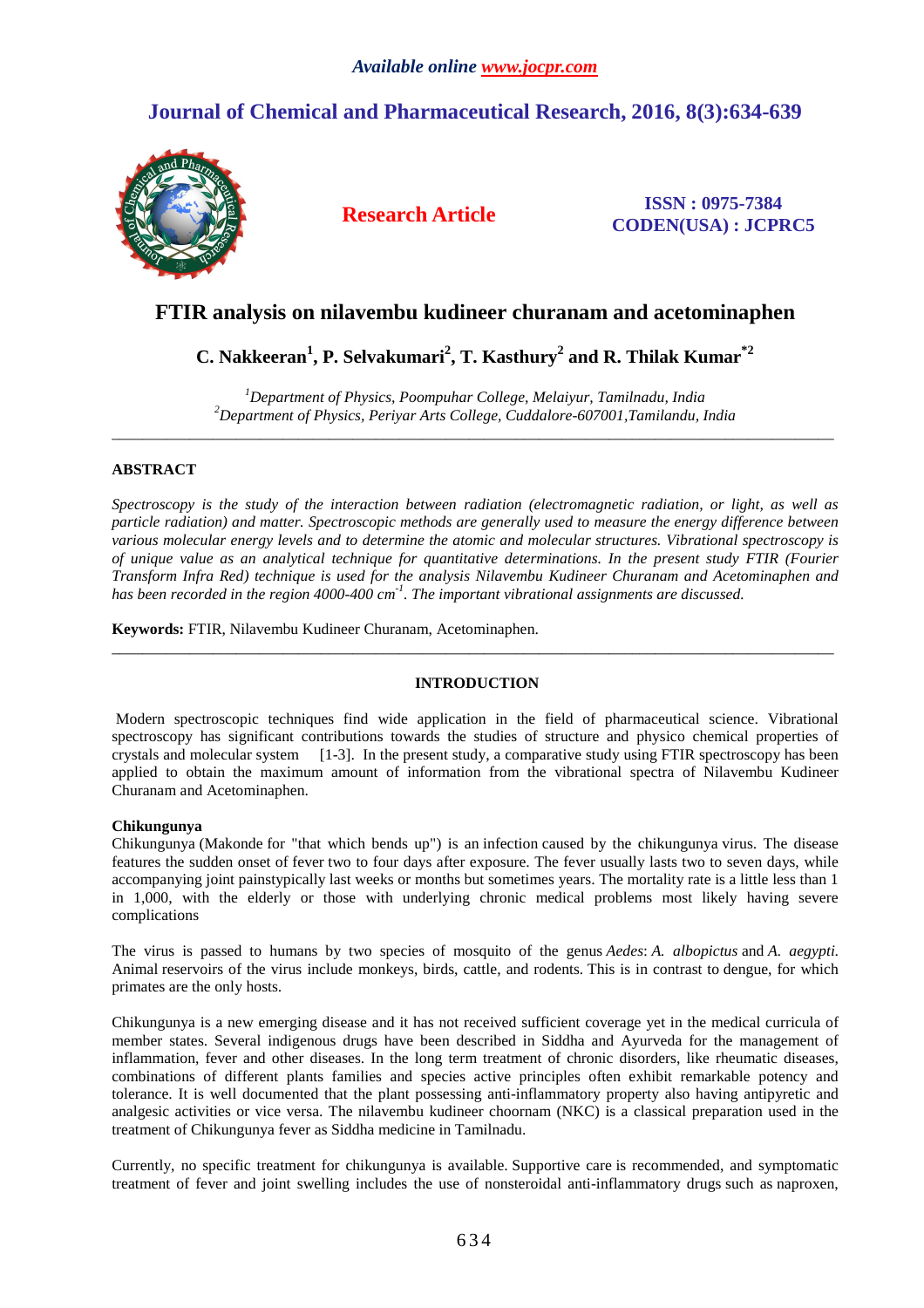non-aspirin analgesics such as paracetamol (acetaminophen) and fluids. Aspirin is not recommended due to the increased risk of bleeding.

\_\_\_\_\_\_\_\_\_\_\_\_\_\_\_\_\_\_\_\_\_\_\_\_\_\_\_\_\_\_\_\_\_\_\_\_\_\_\_\_\_\_\_\_\_\_\_\_\_\_\_\_\_\_\_\_\_\_\_\_\_\_\_\_\_\_\_\_\_\_\_\_\_\_\_\_\_\_

## *3. Dengu*

Dengue fever is a disease caused by a family of viruses that are transmitted by mosquitoes. Symptoms include severe joint and muscle pain, swollen lymph nodes, headache, fever, exhaustion, and rash. The presence of fever, rash, and headache (the "dengue triad") is characteristic of dengue fever. The prevention of dengue fever requires control or eradication of the mosquitoes carrying the virus that causes dengue.

Nilavembu Kudineer Choornam is effective for all types of fever like malarial fever, chikungunya, Dengue Fever and fevers with shivering. Recently Government of Tamilnadu announced that, Nilavembu Kudineer Choornam is the best medicine for Dengue Fever.

## **4.Nilavembu kudineer**

Nilavembu kudineer is a poly herbal formula controls all types of fever associated with body ache. It controls fever in a comprehensive way through its healing effects of temperature regulation, inflammation control and body pain relief. Synergistic action of this herbal combination relieves all types of fever irrespective of the type of causative organism. It exhibits potent antiviral activity against viruses causing Dengue and Chikungunya fever. It is also effective in fevers caused by infective organism such as Typhoid and Malaria. In fevers associated with inflammatory conditions such as abscess it counteracts with the inflammation and reduces body temperature.

#### *Actions of Nilavembu kudineer:*

- **Antipyretic-** Reduces fever and bring backs the normal body temperature
- **Anti-inflammatory-** controls infection caused by the pathogens.
- **Analgesic-** Relieves body aches.
- **Body cleansing-** Detoxes the blood, liver and spleen for pathogenic endotoxins.

## **Ingredients**

.

**Equal parts of:** 

- **Nilavempu** (Andrographis paniculata)
- **Vettiver** (Vetiveria zizanioides)
- **Vilamiccam ver** (Vetiveria zizanioides)
- **Cantanam** (Santalum album)
- **Peyputtal** (Trichosanthes cucumerina)
- **Koraik kilanku**(Cyperus rotandus)
- **Cukku** (Zingeber officinale)
- **Milaku** (Piper nigrum)
- **Parpatakam** (Mollugo cerviana)

## **4 . 1 Direction to prepare Kashayam:**

Boil 12.5 gms (2 to 3 tsp Approx.) of powder with 250 ml of water till the decoction is concentrated to 60 ml. Take 30 to 60 ml of this warm decoction twice a day in empty stomach. Add honey or Palm jaggery or sugar candy to enhance the taste.

## **EXPERIMENTAL SECTION**

The commercial grade pure sample of Nilavembu Kudineer churnum is procured from Government Hospital, Cuddalore. The analytical grade pure sample of Acetaminophen is procured from Pharma analytical Lab, Puducherry. The FTIR spectrum of both the samples have been recorded in the region  $4000 - 400$  cm<sup>-1</sup> using ABB BOOMEN, series at Pharma analytical lab. The FTIR spectra of Nilavembu Kudineer Churnum and Acetaminophenare shown in Fig.1 and Fig.3 respectively. Also the vibrational band assignments of Nilavembu Kudineer Churnumand Acetaminophen are presentedin Table 2 and 3 respectively.

## **RESULTS AND DISCUSSION**

## *6.1 FTIR analysis of Nilavembu Kudineer Churnum*

Infrared and Raman spectroscopic methods are being extensively used to identify the structural groups present in a compound. In analogy [4] with the vibrational band assignments of related compounds and relative intensities of the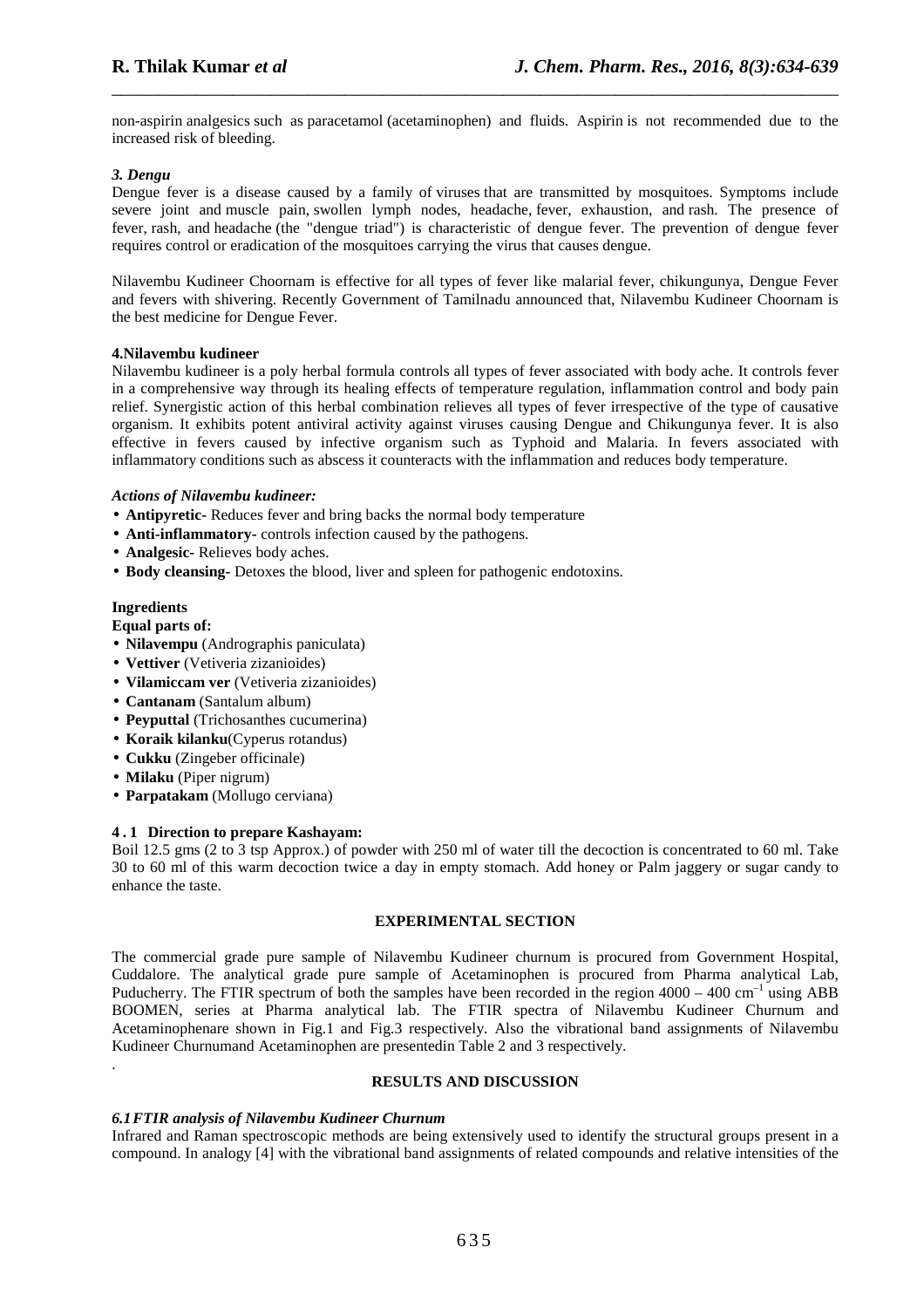bands, satisfactory vibrational frequency assignments have been made for the chosen compound. The observed frequencies along with the band assignments are summarized in Table 1.

\_\_\_\_\_\_\_\_\_\_\_\_\_\_\_\_\_\_\_\_\_\_\_\_\_\_\_\_\_\_\_\_\_\_\_\_\_\_\_\_\_\_\_\_\_\_\_\_\_\_\_\_\_\_\_\_\_\_\_\_\_\_\_\_\_\_\_\_\_\_\_\_\_\_\_\_\_\_



Wavenumber  $(cm^{-1})$ **Fig.1 FTIR spectrum of Nilavembu Kudineer Churnum** 

**Table 1 The vibrational band assignments of Nilamvembu Kudineer Churanum** 

| Frequency (cm <sup>-1</sup> ) | <b>Bond</b>     | <b>Functional group</b> |
|-------------------------------|-----------------|-------------------------|
| 3286                          | N-H stretch     | Aliphatic amines        |
| 3014                          | C-H stretch     | Aromatic                |
| 2920                          | C-H stretch     | Alkanes                 |
| 2852                          | C-H stretch     | Alkanes                 |
| 1738                          | $C = O$ stretch | Alkyl esters            |
| 1728                          | $C = O$ stretch | Aromatic esters         |
| 1657                          | $C=N$ stretch   | Aromatic                |
| 1598                          | $C=C$ stretch   | Aromatic                |
| 1441                          | $C-H2$ bending  | Aromatic bending        |
| 1389                          | N-O stretch     | Aliphatic nitro group   |
| 1326                          | N-O stretch     | Aliphatic nitro group   |
| 1296                          | C-N stretch     | Aliphatic               |
| 1084                          | C-C stretch     | Aromatic                |
| 877                           | C-H bending     | Aromatic                |
| 826                           | C-H bending     | Aromatic                |
| 769                           | C-Cl bending    | Alkyl halides           |
| 689                           | C-Br bending    | Alkyl halides           |
| 617                           | C-I bending     | Alkyl halides           |

#### **7. Acetaminophen**

Acetaminophen (Paracetamol) is used to relieve mild to moderate pain from headaches, muscle aches, menstrual periods, colds and sore throats, toothaches, backaches, and reactions to vaccinations (shots), and to reduce fever. Acetaminophen may also be used to relieve the pain of osteoarthritis (arthritis caused by the breakdown of the lining of the joints). Acetaminophen is in a class of medications called analgesics (pain relievers) and antipyretics (fever reducers). It works by changing the way the body senses pain and by cooling the body. Acetaminophen comes in combination with other medications to treat cough and cold symptoms. Acetaminophen may also be used in combination with aspirin and caffeine to relieve the pain associated with migraine headache [5]. The molecular formula of Acetaminophen is  $C_8H_9NO_2$ . The molecular structure is presented in Fig.2.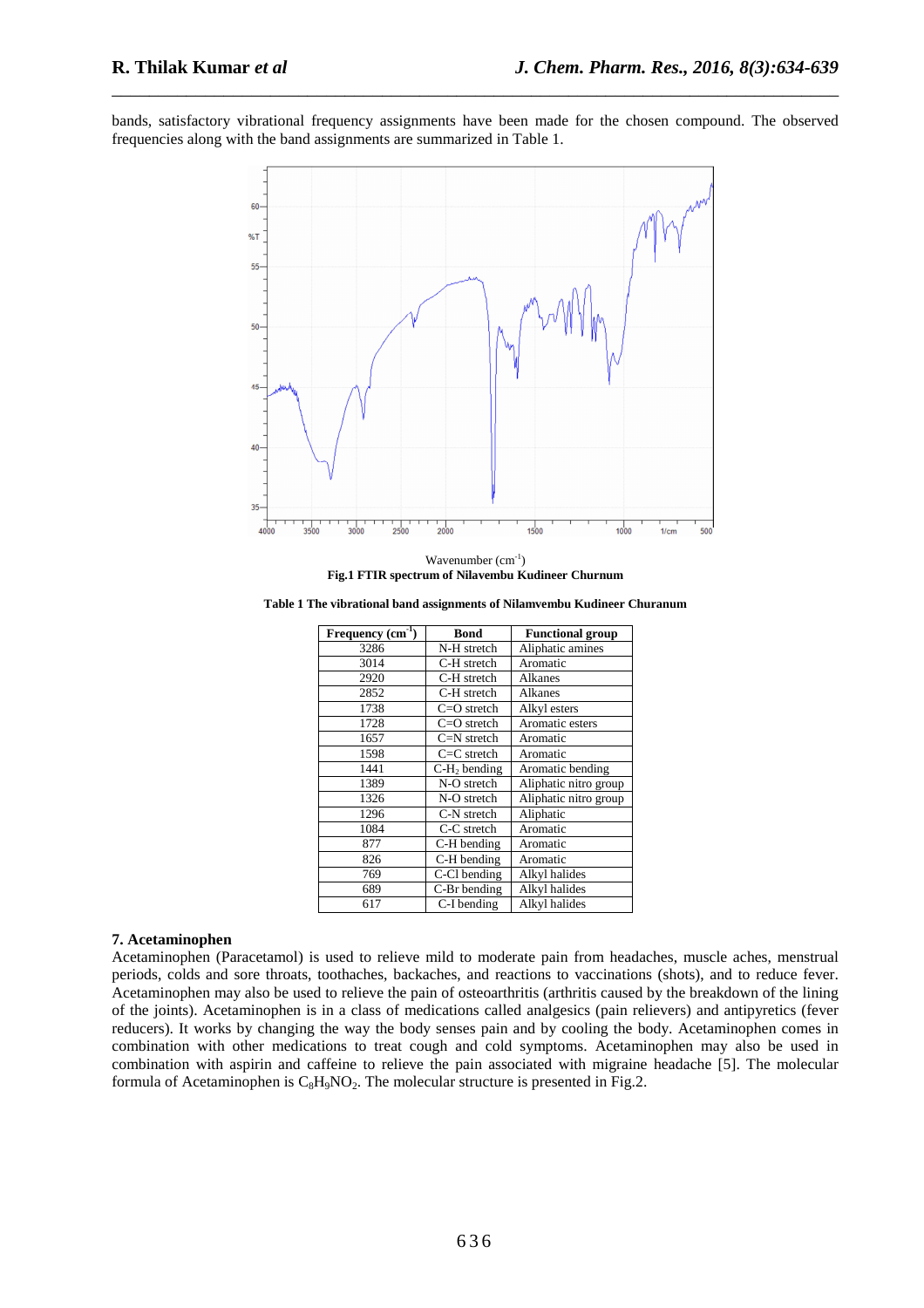

**Fig.2.Molecular structure of Acetaminophen** 

#### **RESULTS AND DISCUSSION**

#### *7.1.1 Vibrational analysis of Acetaminophen*

Based on the related structure of molecules, the vibrational band assignments have been made and the important vibrations are discussed as follows.



#### *C-H Vibrations*

The heterocyclic aromatic compounds and its derivatives are structurally very close to benzene. The C-H stretching vibrations of aromatic and hetero aromatic structures occur in the region 3000 - 3100 cm<sup>-1</sup>. This permits the ready identification of the structure. Further in this region, the bands are not much affected due to the nature and position of the substituents [6]. Neville and Shurvell [7] have identified the FTIR bands at 3023, 3056 and 3073 cm<sup>-1</sup>in Fourier transform Raman and infrared vibrational study of Diazepam and four closely related 1,4-benzodiazepines due to the C-H stretching vibrations. Hence in the present investigation the band observed at 3036 cm<sup>-1</sup> in the FTIR spectrum is due to the C-H stretching vibrations respectively.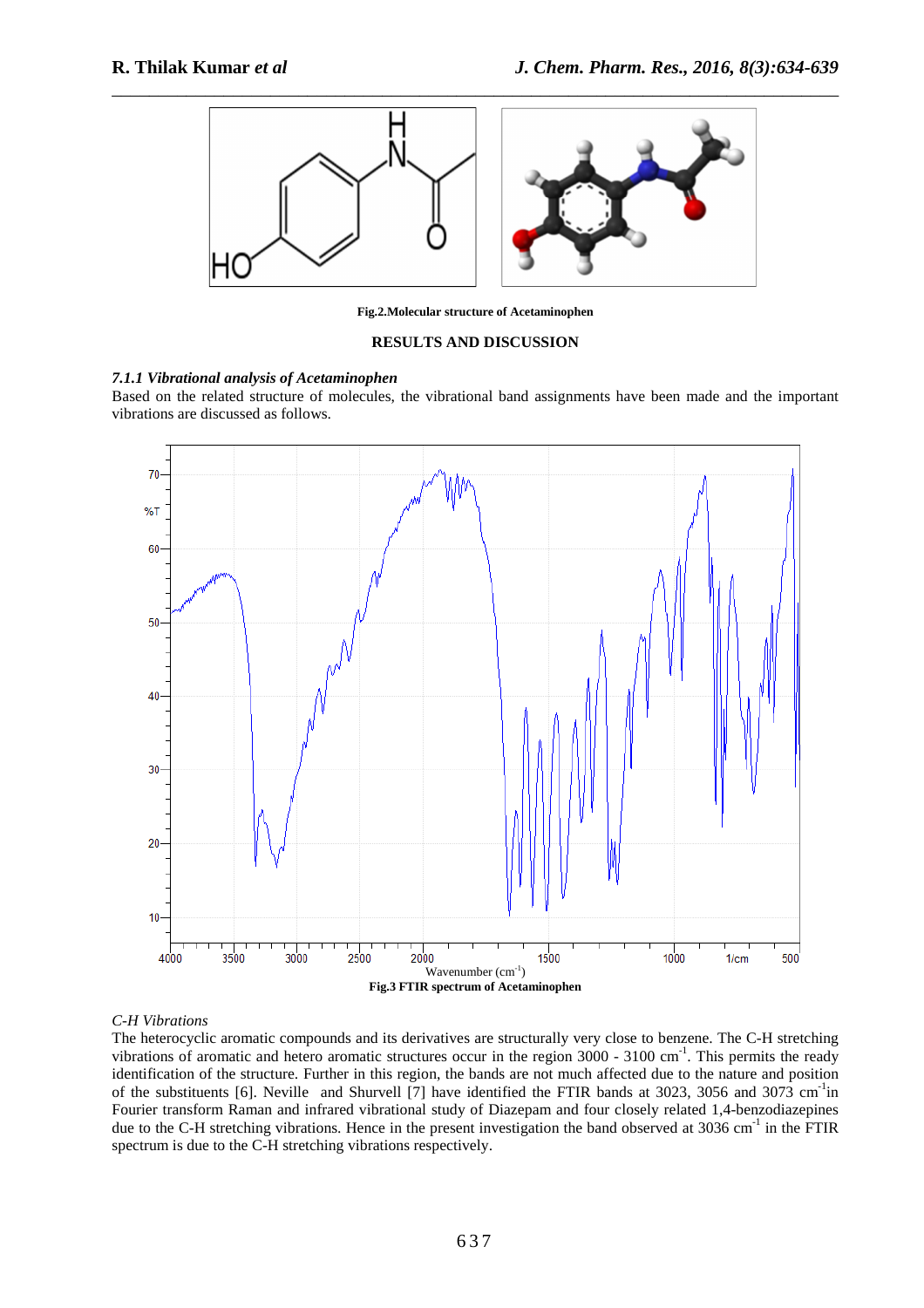#### *O-H Vibrations*

Alcohols and phenols, in vapour state or in dilute solution in non-polar solvents exhibit a sharp rather weak O-H stretching absorption due to non-bonded or free OH groups. These non-bonded O-H stretching bands appear near 3650 cm<sup>-1</sup> in alcohols and near 3600 cm<sup>-1</sup> in phenols. Inter - molecular hydrogen bonding increases as the concentration of the solute in solution increases and additional bands start to appear at lower frequencies near 3550-  $3200 \text{ cm}^{-1}$  at the expense of the free hydroxyl band [8]. Based on this in the present investigation the IR band observed at  $3325 \text{ cm}^{-1}$  is assigned to O-H stretching vibrations.

\_\_\_\_\_\_\_\_\_\_\_\_\_\_\_\_\_\_\_\_\_\_\_\_\_\_\_\_\_\_\_\_\_\_\_\_\_\_\_\_\_\_\_\_\_\_\_\_\_\_\_\_\_\_\_\_\_\_\_\_\_\_\_\_\_\_\_\_\_\_\_\_\_\_\_\_\_\_

#### *C-C vibrations*

Benzene has two doubly degenerate modes and two non-degenerate modes due to stretching of C-C bonds. The ring carbon-carbon stretching vibrations occur on region  $1236 - 1091$  cm<sup>-1</sup> in the FTIR spectrum. In the present case, the FTIR bands at 1171 and 1107  $cm^{-1}$  are assigned to C-C stretching vibrations respectively. They are in good agreement with the literature values [9].

#### *C-N Vibrations*

The identification of C-N stretching frequency is a very difficult task since mixing of bands is possible in this region. The C-N stretching absorption of primary aliphatic amines is weak and occurs in the region 1090 -1020 cm-<sup>1</sup>. The secondary aliphatic amines have two bands of medium intensity in the region 1190 -1170 cm<sup>-1</sup> and 1145-1130 cm-1.For aromatic and unsaturated amines, two bands are observed at 1360-1250 cm-1 and 1280-1180 cm-1. Based on this in the present investigation the IR bands observed at 1259 and 1227 cm<sup>-1</sup> are assigned to C-N stretching vibrations. Similarly the other vibrations are assigned in the characteristic range.

| Frequency $(cm-1)$ | <b>Vibrational band assignments</b>                |  |
|--------------------|----------------------------------------------------|--|
| 3325 (vs)          | O-H stretching                                     |  |
| $3109$ (vs)        | N-H stretching                                     |  |
| $3036$ (vs)        | C-H stretching                                     |  |
| 2928 (vs)          | CH3 asymmetric stretching                          |  |
| 2880 (vs)          | CH3 symmetric stretching                           |  |
| $1655$ (vs)        | $C = O$ stretching                                 |  |
| 1610(ys)           | C-C stretching                                     |  |
| $1564$ (vs)        | C-C stretching                                     |  |
| $1506$ (vs)        | C-C stretching                                     |  |
| 1441 (vs)          | $CH3$ asymmetrical bending                         |  |
| 1369(s)            | C-O stretching/CH <sub>3</sub> symmetrical bending |  |
| 1259(s)            | C-N stretching                                     |  |
| 1227(s)            | C-N stretching                                     |  |
| 1171(s)            | C-C stretching                                     |  |
| $1107$ (m)         | C-C stretching                                     |  |
| 1015(m)            | C-C-C in plane bending                             |  |
| 968(m)             | C-H in plane bending                               |  |
| 837(m)             | C-H out of plane bending                           |  |
| 808(m)             | C-H out of plane bending                           |  |
| 797(s)             | C-H out of plane bending                           |  |
| 714(s)             | C-H out of plane bending                           |  |
| 685(m)             | C-H out of plane bending                           |  |
| 648 (m)            | C-C-C out of plane bending                         |  |
| 625 (m)            | C-C-C out of plane bending                         |  |
| 604 (m)            | $\overline{C-C-C}$ out of plane bending            |  |

#### **Table 2 Vibrational band assignments of Acetaminophen**

*vs-very strong, s-strong, m-medium* 

#### **CONCLUSION**

Hence in the present investigation, the herbal powder Nilavembu Kudineer Churanum and Acetaminophen have been analysed using FTIR spectroscopy. The infrared spectroscopic analysis gives the information about the possible functional groups of chosen samples. FTIR spectroscopy is an important investigatory tool in the field of pharmaceutical science for the structural elucidation.

#### **REFERENCES**

[1] HGM Edward, DW Farwell and DLA de Faria, *Raman Spectrosc.***2001**,(32), 17-22.

[2] Hu J Moignc , D Kiefer W et al., *Spectrochim. Acta*, **2000**,**56A (12)**, 2365-2372.

[3] S Gunasekaran , U Ponnambalam U and S Srinivasan,*Asian J*. *of Microbiol*. *Biotech*. *Env*. *Sc*. **2003**, 5(4),581.

[4] V Baby Shalini, J Sriman Narayanan **,***Journal of Medicinal Plants Studies***.2015**,3(5),96-102.